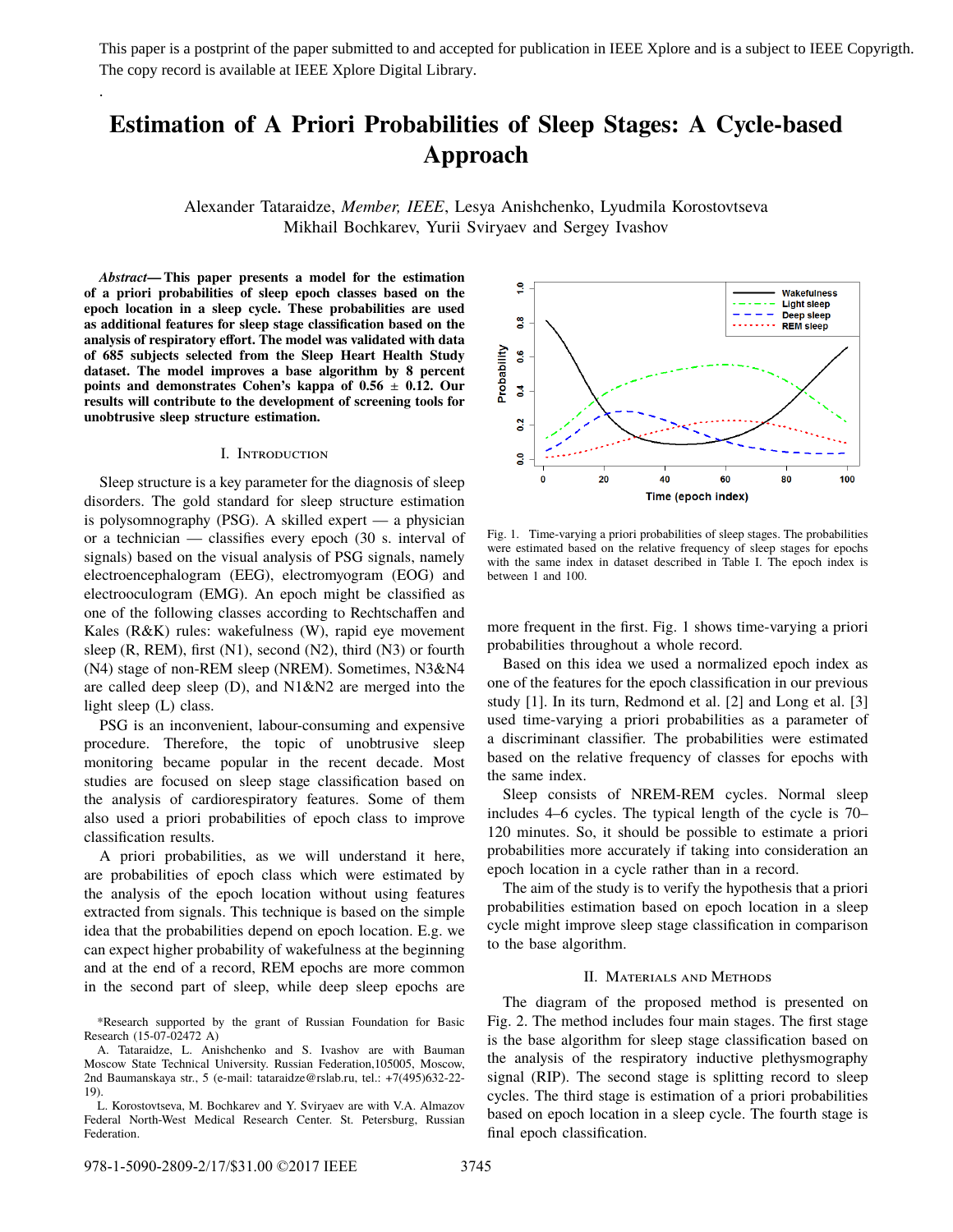

Fig. 2. The diagram of the proposed method

# *A. Dataset*

We used PSG records from the open PSG database of the Sleep Heart Health Study (SHHS) [4]–[6]. The database consists of two parts: SHHS1 ( $N = 5793$ ) and SHHS2 ( $N =$ 2651), which were collected from the same subjects during 1995–1998 (SHHS1) and 2001–2003 (SHHS2) years.

Data from both parts were used to compute coefficients of the model, which used for the estimation of a priori probabilities. Only records with Apnea-Hypopnea Index  $(AHI) \leq 5$  episodes/h, which is normal value, were used in the study. In total 1636 records were involved in the development of the model (Table I).

Data from SHHS1 only were used to train classifiers and validate the method to prevent using data of the same subjects in training and test sets. The following exclusion criteria were applied: AHI  $\geq$  5 episodes/h; hours of applicable thoracic RIP signal is less than time in bed by at least one hour. Moreover, 3 records were removed due to technical reasons. In total 685 records were used to train classifiers and validate the method (Table II).

AHI was calculated based on episodes of apneas and hypopneas with  $\geq 3\%$  oxygen desaturation or arousals according to the AASM rules. Hours of applicable signals were evaluated by trained technicians and provided with SHHS database, as well as time in bed. PSG records were scored according to the R&K rules.

# *B. The base algorithm*

*1) Data preprocessing:* Thoracic RIP signal was used for the feature extraction. The signal was filtered with a Butterworth low-pass filter at cut-off frequency of 0.6 Hz. Peaks and troughs were detected based on the search of turning points.

"Wake/Movement" and "Unscored" epoch labels were changed to W. N1 and N2 epochs were combined to L class. N3 and N4 epochs were combined to D class. Thus, each

TABLE I. THE DATASET FOR MODEL DEVELOPMENT  $(N = 1636)$ 

| Total Number of Epochs   | 1760763                          |
|--------------------------|----------------------------------|
| SHHS <sub>1</sub>        | 1130                             |
| SHHS <sub>2</sub>        | 506                              |
| Male:Female              | 404:1232                         |
| Age (years)              | $60.77 \pm 11.51(39.00 - 90.00)$ |
| Sleep Efficiency $(\% )$ | $76.19 \pm 17.27(36.54 - 99.05)$ |
| Wakefulness $(\%)$       | $29.38 \pm 12.42(2.62 - 82.99)$  |
| REM (%)                  | $14.58 \pm 5.90(0.00 - 35.73)$   |
| Light sleep $(\%)$       | $42.31 \pm 11.92(6.48 - 93.64)$  |
| Deep sleep $(\%)$        | $13.73 \pm 8.83(0.00 - 51.38)$   |
|                          | $ -$                             |

Mean  $\pm$  SD (range)

epoch might be belonged to one of the following classes: W, R, L, D.

*2) Feature extraction:* We used features described in our previous paper [7], except normalized epoch index, the length and the energy of artifact periods.

*3) Classification:* Gradient boosted trees from XGBoost library were used for the classification purpose [8]. The classifier predicts epoch class probabilities.

## *C. Splitting record to sleep cycles*

The end of the cycle is the end of the REM stage. For the REM/REM binary classification we used XGBoost classifier, features extracted from the RIP signal, and the probabilities from the base algorithm as additional features. REM is class uniting all non-REM epochs including W. The end of cycle was determined as end of REM epoch if at least 5 of 8 epochs from the left are REM and 10 epochs from the right are REM.

#### *D. Model*

The mathematical model for a priori probabilities estimation is a system of logistic regression equations. Let  $P_m = \{p_W, p_L, p_D, p_R\}$  be a priori probabilities of epoch to be belonged to  $\{W, L, D, R\}$  classes estimated by the model:

$$
\begin{cases} p_W=\frac{1}{1+e^{-y_W}}\\ p_R=\frac{1}{1+e^{-y_R}}\\ p_L=\frac{1}{1+e^{-y_L}}\\ p_D=\frac{1}{1+e^{-y_D}} \end{cases}
$$

Since we can expect that the first and the last cycles would be different from intermediate cycles, let define  $y_i, i \in$ <br>*iW I* D *R*<sup>1</sup> by different equation:  $\{W, L, D, R\}$ , by different equation:

TABLE II. The Dataset for Training Classifiers and Validation of  $T_{\text{t}}$  Mergeon (N = 685)

| THE IVIETHOD $(1N = 00J)$          |                                  |
|------------------------------------|----------------------------------|
| Total Number of Epochs             | 693433                           |
| Male:Female                        | 177:508                          |
| Age (years)                        | $59.31 \pm 11.99$ (39 - 90)      |
| Body Mass Index $(kg/m2)$          | $25.54 \pm 4.05$ (18.00 - 50.00) |
| Apnea Hypopnea Index (episodes/h.) | $3.03 \pm 1.30$ (0.16 - 4.99)    |
| Sleep Efficiency $(\% )$           | $85.75 \pm 9.00$ (36.19 - 98.53) |
| Wakefulness $(\% )$                | $26.50 \pm 11.41(4.38 - 72.62)$  |
| REM (%)                            | $14.84 \pm 5.85$ (0.00 - 29.34)  |
| Light sleep $(\%)$                 | $43.99 \pm 11.76$ (6.48 - 91.33) |
| Deep sleep $(\%)$                  | $14.68 \pm 9.31$ (0.00 - 45.44)  |
|                                    |                                  |

Mean  $\pm$  SD (range)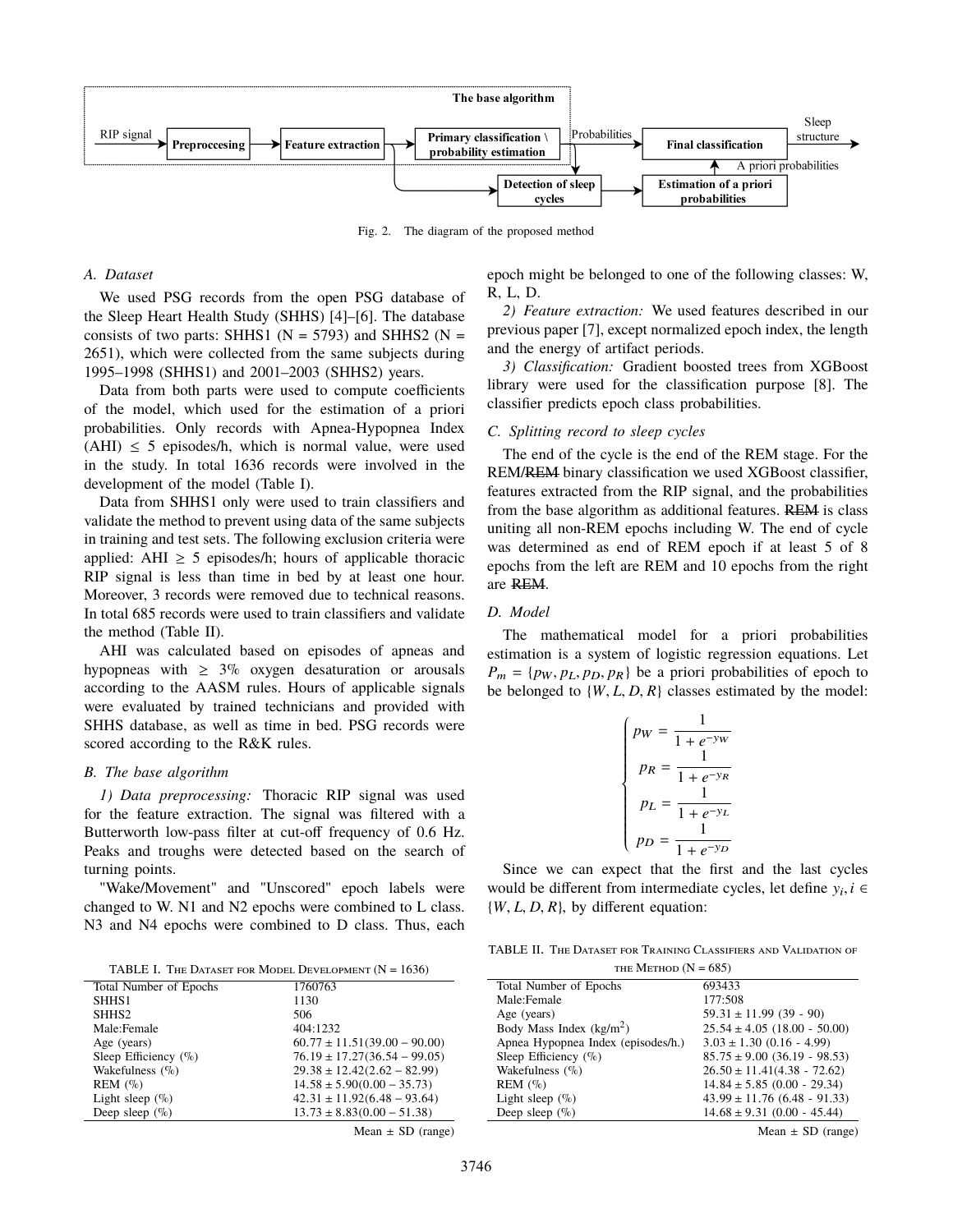

Fig. 3. A priori probabilities of sleep stages estimated by the model based on an epoch position in a sleep cycle. The record consists of 5 100-epochs cycles.

$$
y_i = \begin{cases} \beta_0 + \beta_1 t^3 + \beta_2 t^2 + \beta_3 t & c = 1\\ \beta_0 + \beta_1 t^3 + \beta_2 t^2 + \beta_3 t + \beta_4 c & 1 < c < N \\ \beta_0 + \beta_1 t^3 + \beta_2 t^2 + \beta_3 t & c = N \end{cases}
$$
(1)

where  $t$  — normalized epoch index,  $c$  — cycle index,  $N$  total number of cycles in the record. The sum of the a priori probabilities must not exceed 1, so we need to normalize them:

$$
p_i = \frac{p_i}{\sum_{i \in \{W, L, D, R\}} p_i}
$$

The  $\beta$  coefficients were computed based on data presented in Table I. If it is not possible to split the record to cycles, a priori probabilities  $\{p_W, p_L, p_D, p_R\}$  for all epoch in the records were set to constants {0.29, 0.42, 0.14, 0.15}, which correspond to class frequencies in the dataset (Table I).

## *E. Final classification*

The final classification was produced by a simple neural network with single hidden layer. The layer consists of 4 units. Each epoch was described by 8 features — 4 probabilities from the primary classifier and 4 a priori probabilities from the model.

TABLE III. Model Coefficients for the First Cycle

|                                      | Value                 | Std. error           | Std. coefficient                                             | Z-value  |
|--------------------------------------|-----------------------|----------------------|--------------------------------------------------------------|----------|
| $\mathcal{B}^{\pmb{\overline{W}}}_c$ | 3.5                   | $2.4 \times 10^{-2}$ |                                                              | 148.8    |
| ß                                    | $-8.0\times10^{-6}$   | $2.7 \times 10^{-7}$ | $-4.7$                                                       | $-29.2$  |
|                                      | $1.4 \times 10^{-3}$  | $4.1 \times 10^{-5}$ | 8.3                                                          | 33.2     |
|                                      | $-1.3 \times 10^{-1}$ | $1.8 \times 10^{-3}$ | $-7.6$                                                       | $-72.3$  |
| $\beta_i$                            | $-3.3$                | $2.3 \times 10^{-2}$ |                                                              | $-143.3$ |
| $\beta$                              | $-5.3 \times 10^{-6}$ | $2.1 \times 10^{-7}$ | $-3.4$                                                       | $-25.9$  |
|                                      | $-5.8 \times 10^{-5}$ | $3.3 \times 10^{-5}$ | $-0.4$                                                       | $-1.7*$  |
| $\beta$                              | $7.4 \times 10^{-2}$  | $1.6 \times 10^{-3}$ | 4.7                                                          | 46.2     |
| $\bar{\beta}^\prime$                 | $-3.8$                | $3.3 \times 10^{-2}$ |                                                              | $-114.5$ |
| $\beta$                              | $-2.2 \times 10^{-5}$ | $2.8 \times 10^{-7}$ | $-16.0$                                                      | $-78.3$  |
| ß                                    | $2.2 \times 10^{-3}$  | $4.5 \times 10^{-5}$ | 16.9                                                         | 49.11    |
| β                                    | $1.4 \times 10^{-3}$  | $2.2 \times 10^{-3}$ | 0.1                                                          | $0.6*$   |
| $\overline{\beta_{0}^{R}}$           | $-8.9$                | $2.9 \times 10^{-1}$ |                                                              | $-31.1$  |
| ß                                    | $1.2 \times 10^{-5}$  | $1.1 \times 10^{-6}$ | 11.4                                                         | 11.3     |
|                                      | $-7.9 \times 10^{-4}$ | $2.2 \times 10^{-4}$ | $-7.6$                                                       | $-3.6$   |
|                                      | $6.9 \times 10^{-2}$  | $1.4 \times 10^{-2}$ | 6.3                                                          | 4.9      |
|                                      |                       |                      | * — the predictor is non-significant according to Wald test. |          |

Other predictors are statistically significant, p < 0.001.

# *F. Experiments*

The validation of the proposed method was conducted by 5-fold cross-validation. The dataset described in Table II was divided into 5 subsets, each of them consisted of 137 subjects. A training set was formed from 4 subsets and data of the last remaining subset was used as a test set. That was repeated 5 times with changing subset included in the test set. Cohen's kappa  $(\kappa)$  coefficient was computed for each subject from test set. The Cohen's kappa is a coefficient of inter-rater agreement, which takes into consideration the possibility of the agreement occurring accidentally. The results for each subject were collected together, the mean and the standard deviation were calculated. The metric were computed for the base algorithm and the entire method with the model.

### III. Results

Values and standard errors of model coefficients, standardized coefficients and Z-values are presented in Tables III–V. The model output for the record consisted of 5 100-epochs cycles is presented on Fig. 3.

The mean  $\kappa$  of 0.56 were achieved using the model, which improves the base algorithm by 8 percent points. Table VII shows the results of the algorithm modification.

TABLE IV. Model Coefficients for Intermediate Cycles

|                                               | Value                 | Std. error           | Std. coefficient | Z-value  |
|-----------------------------------------------|-----------------------|----------------------|------------------|----------|
| $\beta_{c}^{\overline{W}}$                    | $-1.2$                | $1.3 \times 10^{-2}$ |                  | $-94.9$  |
| $\beta^{\mathsf{W}}$                          | $-9.5 \times 10^{-6}$ | $2.0 \times 10^{-7}$ | $-8.6$           | $-46.3$  |
| $\beta_{\cdot}^{\mathsf{W}}$                  | $1.2 \times 10^{-3}$  | $2.9 \times 10^{-5}$ | 11.1             | 40.7     |
| $\frac{\beta^{\rm W}_{3}}{\beta^{\rm W}_{4}}$ | $-5.3 \times 10^{-2}$ | $1.1 \times 10^{-3}$ | $-4.8$           | 46.9     |
|                                               | $-1.1 \times 10^{-1}$ | $3.3 \times 10^{-3}$ | 0.3              | 33.9     |
| $\beta_0^L$                                   | 0.8                   | $1.1 \times 10^{-2}$ |                  | 71.8     |
| $\beta_1^{\check{I}}$                         | $-1.1 \times 10^{-5}$ | $1.4 \times 10^{-7}$ | $-6.3$           | $-78.6$  |
| $\beta_2^L$                                   | $1.1 \times 10^{-3}$  | $2.0 \times 10^{-5}$ | 6.4              | 52.4     |
| $\beta_3^I$                                   | $-3.8 \times 10^{-2}$ | $8.7 \times 10^{-3}$ | $-2.2$           | $-44.2$  |
| $\beta_4^L$                                   | $-1.6 \times 10^{-1}$ | $2.3 \times 10^{-3}$ | 0.3              | 69.9     |
| $\beta_0^L$                                   | $-2.7$                | $2.5 \times 10^{-2}$ |                  | $-121.9$ |
| $\beta_1^L$                                   | $-2.8 \times 10^{-7}$ | $2.6 \times 10^{-7}$ | $-0.2$           | $-1.1*$  |
|                                               | $-1.4 \times 10^{-3}$ | $3.8 \times 10^{-5}$ | $-12.2$          | $-37.7$  |
|                                               | $1.3 \times 10^{-1}$  | $1.6 \times 10^{-3}$ | 10.9             | 80.4     |
|                                               | $-7.0 \times 10^{-1}$ | $4.1 \times 10^{-3}$ | $-1.9$           | $-171.4$ |
|                                               | $-1.9$                | $2.1 \times 10^{-2}$ |                  | $-93.0$  |
| ß.                                            | $-4.0 \times 10^{-5}$ | $3.2 \times 10^{-7}$ | $-28.1$          | $-124.1$ |
|                                               | $8.0 \times 10^{-3}$  | $5.4 \times 10^{-5}$ | 58.4             | 148.3    |
|                                               | $-3.6 \times 10^{-1}$ | $2.3 \times 10^{-3}$ | $-25.2$          | $-150.9$ |
|                                               | $2.5 \times 10^{-1}$  | $3.9 \times 10^{-3}$ | 0.6              | 64.2     |
|                                               |                       |                      |                  |          |

 $2.5 \times 10^{-1}$   $3.9 \times 10^{-3}$  0.6 64.2<br>\* — the predictor is non-significant according to Wald test. Other predictors are statistically significant,  $p < 0.001$ .